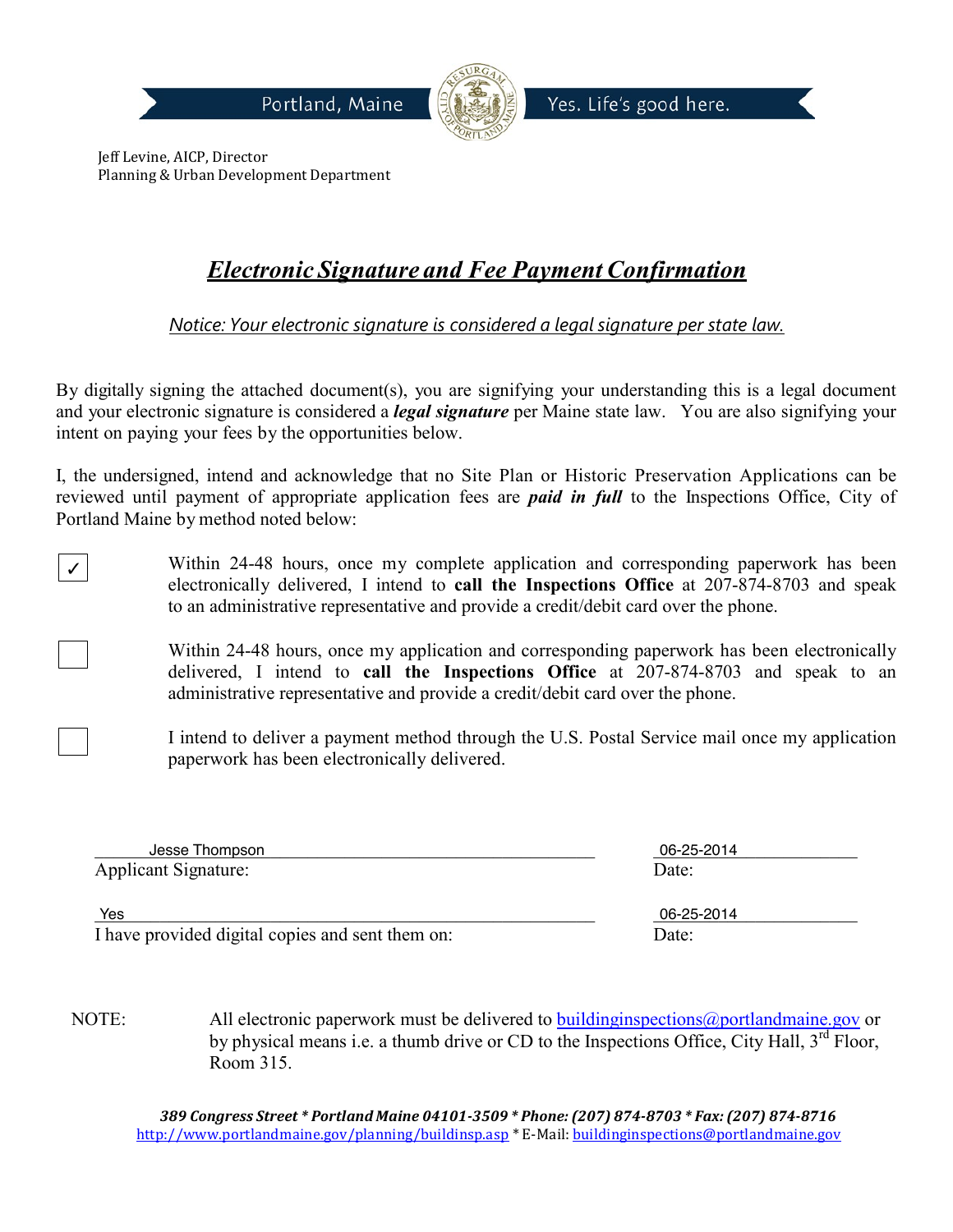# **CITY OF PORTLAND, MAINE**

# **HISTORIC PRESERVATION PROGRAM**

Dear Applicant for Historic Preservation Review:

To receive a Certificate of Appropriateness for exterior or site alterations to a designated historic property, it is necessary for you to complete the enclosed application form and return it with a copy of proposed plans, drawings, specifications and application fee to the Department of Building Inspections, Portland City Hall, 389 Congress Street, Room 315, 3<sup>rd</sup> Floor, Portland, Maine, 04101.

Following a preliminary review of your application, historic preservation staff will determine whether the project requires Historic Preservation Board review or whether an administrative review is appropriate. (Routine or minor projects, such as sign or awning installations, are typically reviewed at the staff level.) If necessary, you may be asked to submit additional information.

For projects requiring Board review, the application should be submitted at least two weeks prior to the desired meeting date of the Historic Preservation Board—see attached meeting schedule. The Board meets on the first and third Wednesdays of each month. **Twelve (12) paper copies as well as one (1) digital copy of the application and supporting materials are required for Board reviews.**

Building and site alterations are reviewed for the conformance with the review standards of the historic preservation ordinance (attached). If your project involves new construction, a copy of the ordinance's new construction standards and guidelines is available upon request.

If you have questions about the application or would like guidance in meeting the ordinance review standards, feel free to contact me at 874-8726 or by e-mail at [dga@portlandmaine.gov](mailto:dga@portlandmaine.gov)

Sincerely,

Johnah Andvent

Deborah G. Andrews Historic Preservation Program Manager

The Historic Preservation Ordinance and Review Standards as well as other information is available on the City's web site at<http://www.portlandmaine.gov/planning/historic.asp>

**Historic Preservation Program Office Hours Department of Planning and Urban Development Monday thru Friday** Fourth Floor, City Hall **Example 2:00 a.m.** – 4:30 p.m. 389 Congress Street (207) 874-8721 or 874-8719

*Note: Your project may also require a building permit. Please call Building Inspections (874-8703) to make this determination.*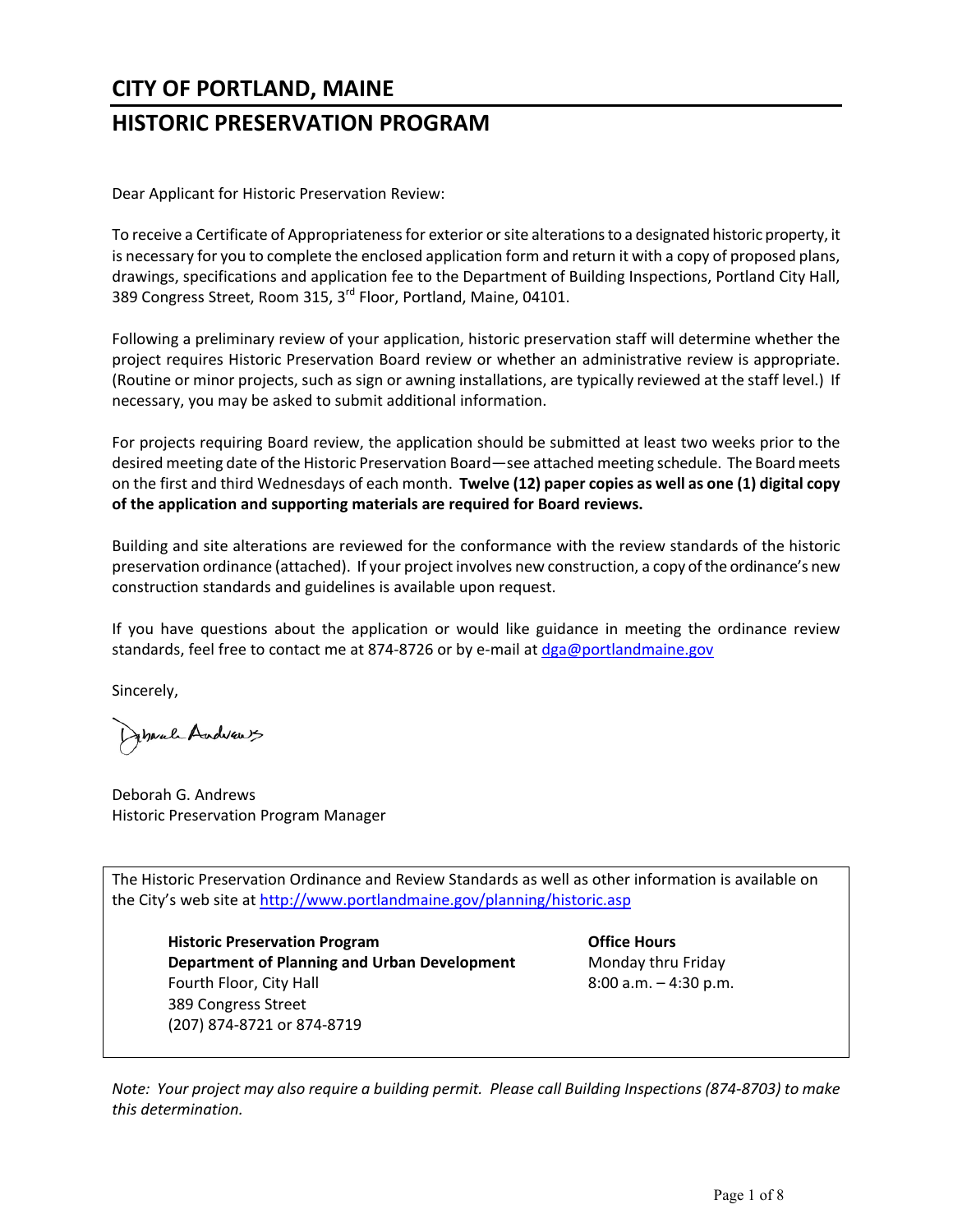Date: \_\_\_\_\_\_\_\_\_\_\_\_\_\_\_\_\_\_\_\_\_\_\_\_ 06-25-2014



### **HISTORIC PRESERVATION APPLICATION FOR CERTIFICATE OF APPROPRIATENESS**

Pursuant to review under the City of Portland's Historic Preservation Ordinance (Chapter 14, Article IX of the Portland City Code), application is hereby made for a Certificate of Appropriateness for the following work on the specified historic property:

#### **PROJECT ADDRESS:**

\_\_\_\_\_\_\_\_\_\_\_\_\_\_\_\_\_\_\_\_\_\_\_\_\_\_\_\_\_\_\_\_\_\_\_\_\_\_\_\_\_\_\_\_\_\_\_\_\_\_\_\_\_\_\_\_\_\_\_\_\_\_\_\_\_\_\_\_\_\_\_\_\_\_\_\_\_\_\_\_\_ 211 Danforth St, Portland, ME

**CHART/BLOCK/LOT:** \_\_\_\_\_\_\_\_\_\_\_\_\_\_\_\_\_ 057 E008

**PROJECT DESCRIPTION:** Describe below each major component of your project. Describe how the proposed work will impact existing architectural features and/or building materials. If more space is needed, continue on a separate page. Attach drawings, photographs and/or specifications as necessary to fully illustrate your project—see following page for suggested attachments.

Project IS a renovation to the exterior of 211 Danforth St (formerly Vespucci's Market). Scope of work

will include siding replacement, new signage & lighting, new windows, new trim and new raised Project IS a renovation to the exterior of 211 Danforth St (formerly Vespucci's Market). Scope of work<br>will include siding replacement, new signage & lighting, new windows, new trim and new raised<br>cornice at the main build

\_\_\_\_\_\_\_\_\_\_\_\_\_\_\_\_\_\_\_\_\_\_\_\_\_\_\_\_\_\_\_\_\_\_\_\_\_\_\_\_\_\_\_\_\_\_\_\_\_\_\_\_\_\_\_\_\_\_\_\_\_\_\_\_\_\_\_\_\_\_\_\_\_\_\_\_\_\_\_\_\_

\_\_\_\_\_\_\_\_\_\_\_\_\_\_\_\_\_\_\_\_\_\_\_\_\_\_\_\_\_\_\_\_\_\_\_\_\_\_\_\_\_\_\_\_\_\_\_\_\_\_\_\_\_\_\_\_\_\_\_\_\_\_\_\_\_\_\_\_\_\_\_\_\_\_\_\_\_\_\_\_\_

\_\_\_\_\_\_\_\_\_\_\_\_\_\_\_\_\_\_\_\_\_\_\_\_\_\_\_\_\_\_\_\_\_\_\_\_\_\_\_\_\_\_\_\_\_\_\_\_\_\_\_\_\_\_\_\_\_\_\_\_\_\_\_\_\_\_\_\_\_\_\_\_\_\_\_\_\_\_\_\_\_

\_\_\_\_\_\_\_\_\_\_\_\_\_\_\_\_\_\_\_\_\_\_\_\_\_\_\_\_\_\_\_\_\_\_\_\_\_\_\_\_\_\_\_\_\_\_\_\_\_\_\_\_\_\_\_\_\_\_\_\_\_\_\_\_\_\_\_\_\_\_\_\_\_\_\_\_\_\_\_\_\_

\_\_\_\_\_\_\_\_\_\_\_\_\_\_\_\_\_\_\_\_\_\_\_\_\_\_\_\_\_\_\_\_\_\_\_\_\_\_\_\_\_\_\_\_\_\_\_\_\_\_\_\_\_\_\_\_\_\_\_\_\_\_\_\_\_\_\_\_\_\_\_\_\_\_\_\_\_\_\_\_\_

\_\_\_\_\_\_\_\_\_\_\_\_\_\_\_\_\_\_\_\_\_\_\_\_\_\_\_\_\_\_\_\_\_\_\_\_\_\_\_\_\_\_\_\_\_\_\_\_\_\_\_\_\_\_\_\_\_\_\_\_\_\_\_\_\_\_\_\_\_\_\_\_\_\_\_\_\_\_\_\_\_

\_\_\_\_\_\_\_\_\_\_\_\_\_\_\_\_\_\_\_\_\_\_\_\_\_\_\_\_\_\_\_\_\_\_\_\_\_\_\_\_\_\_\_\_\_\_\_\_\_\_\_\_\_\_\_\_\_\_\_\_\_\_\_\_\_\_\_\_\_\_\_\_\_\_\_\_\_\_\_\_\_

\_\_\_\_\_\_\_\_\_\_\_\_\_\_\_\_\_\_\_\_\_\_\_\_\_\_\_\_\_\_\_\_\_\_\_\_\_\_\_\_\_\_\_\_\_\_\_\_\_\_\_\_\_\_\_\_\_\_\_\_\_\_\_\_\_\_\_\_\_\_\_\_\_\_\_\_\_\_\_\_\_

\_\_\_\_\_\_\_\_\_\_\_\_\_\_\_\_\_\_\_\_\_\_\_\_\_\_\_\_\_\_\_\_\_\_\_\_\_\_\_\_\_\_\_\_\_\_\_\_\_\_\_\_\_\_\_\_\_\_\_\_\_\_\_\_\_\_\_\_\_\_\_\_\_\_\_\_\_\_\_\_\_

\_\_\_\_\_\_\_\_\_\_\_\_\_\_\_\_\_\_\_\_\_\_\_\_\_\_\_\_\_\_\_\_\_\_\_\_\_\_\_\_\_\_\_\_\_\_\_\_\_\_\_\_\_\_\_\_\_\_\_\_\_\_\_\_\_\_\_\_\_\_\_\_\_\_\_\_\_\_\_\_\_

\_\_\_\_\_\_\_\_\_\_\_\_\_\_\_\_\_\_\_\_\_\_\_\_\_\_\_\_\_\_\_\_\_\_\_\_\_\_\_\_\_\_\_\_\_\_\_\_\_\_\_\_\_\_\_\_\_\_\_\_\_\_\_\_\_\_\_\_\_\_\_\_\_\_\_\_\_\_\_\_\_

cornice at the main building entry.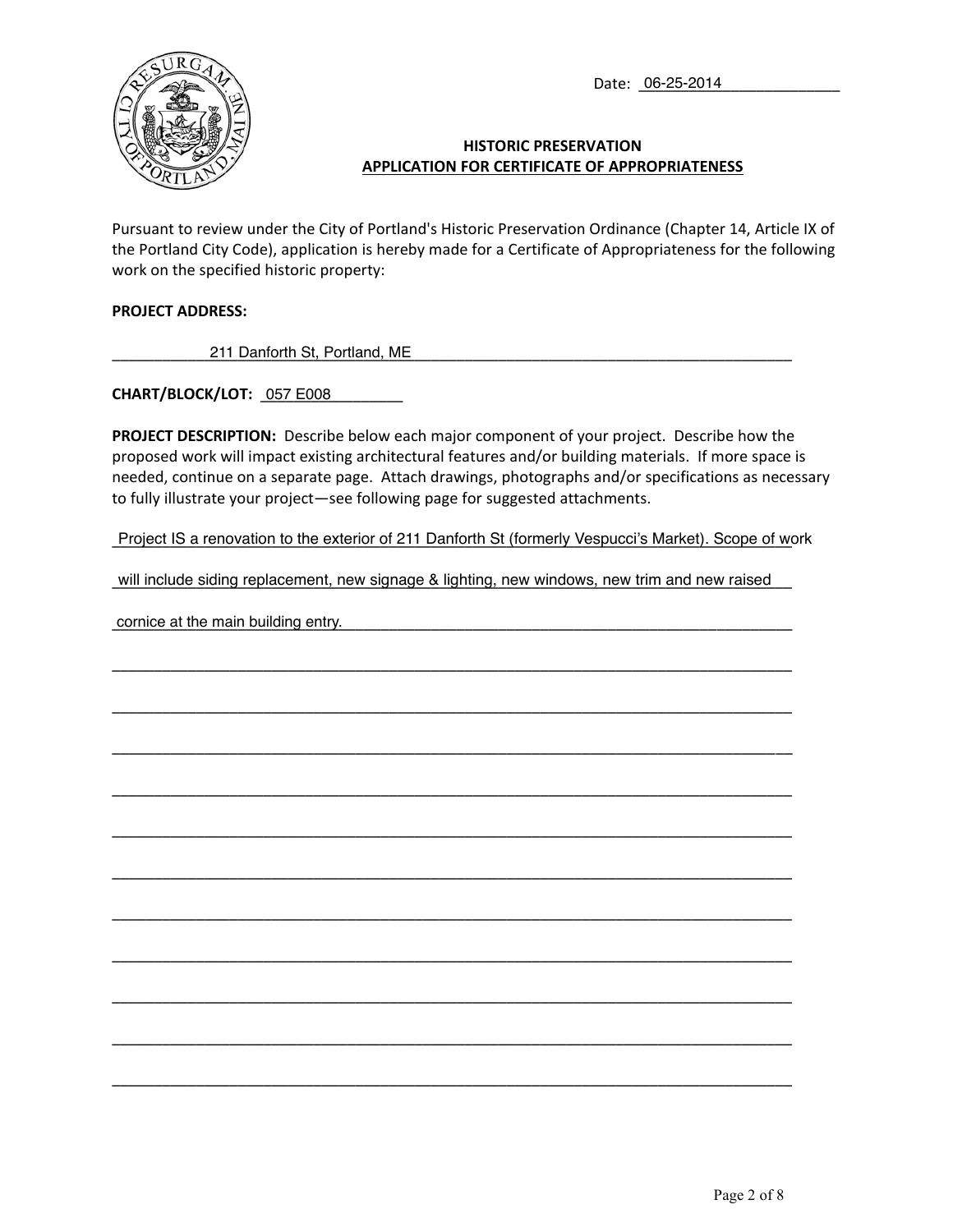## **CONTACT INFORMATION:**

| <b>APPLICANT</b>  |                                                                                           | <b>PROPERTY OWNER</b> |                                  |
|-------------------|-------------------------------------------------------------------------------------------|-----------------------|----------------------------------|
| Name:             | Keith Hickman                                                                             | Name:                 | same as applicant                |
| Address:          | 211 Danforth St.                                                                          | Address:              |                                  |
|                   | Portland, ME                                                                              |                       |                                  |
|                   | Zip Code: 04102                                                                           |                       |                                  |
| Work $#$ :        | 207-774-1996                                                                              | Work $\#$ :           |                                  |
| Cell $#$ :        | 347-446-4625                                                                              | Cell $#$ :            |                                  |
| $\text{Fax} \#$ : |                                                                                           | Fax $#$ :             |                                  |
| Home:             |                                                                                           | Home:                 |                                  |
| E-mail:           | kehickman145@gmail.com                                                                    | E-mail:               |                                  |
|                   | <b>BILLING ADDRESS</b>                                                                    | <b>ARCHITECT</b>      |                                  |
| Name:             | <u>same as applicant</u>                                                                  | Name:                 | <b>Kaplan Thompson Architect</b> |
| Address:          |                                                                                           | Address:              | 424 Fore St. Portland, ME        |
| Zip:              |                                                                                           | Zip:                  | 04101                            |
| Work $\#$ :       |                                                                                           | Work $#$ :            | 207-842-2888                     |
| Cell $#$ :        | the control of the control of the control of the control of the control of the control of | Cell $#$ :            |                                  |
| $\text{Fax} \#$ : |                                                                                           | $\text{Fax} \#$ :     | 207-842-2828                     |
| Home:             | the control of the control of the control of the control of the control of the control of | Home:                 |                                  |
| E-mail:           |                                                                                           | E-mail:               | jesse@kaplanthompson.com         |

## **CONTRACTOR**

| Name:                 | same as applicant                                                                                                                                                                                                                    |
|-----------------------|--------------------------------------------------------------------------------------------------------------------------------------------------------------------------------------------------------------------------------------|
| Address:              |                                                                                                                                                                                                                                      |
|                       |                                                                                                                                                                                                                                      |
| Zip Code:             | <u> 1989 - Andrea Aonaich, ann an t-Èireann an t-Èireann an t-Èireann an t-Èireann an t-Èireann an t-Èireann an t-Èireann an t-Èireann an t-Èireann an t-Èireann an t-Èireann an t-Èireann an t-Èireann an t-Èireann an t-Èirean</u> |
| Work $\#$ :           |                                                                                                                                                                                                                                      |
| Cell $#$ :            |                                                                                                                                                                                                                                      |
| $\text{Fax}\,\#:$     |                                                                                                                                                                                                                                      |
| Home:                 |                                                                                                                                                                                                                                      |
| E-mail:               |                                                                                                                                                                                                                                      |
|                       |                                                                                                                                                                                                                                      |
| Applicant's Signature | Keith Hickman                                                                                                                                                                                                                        |

Owner's Signature (if different)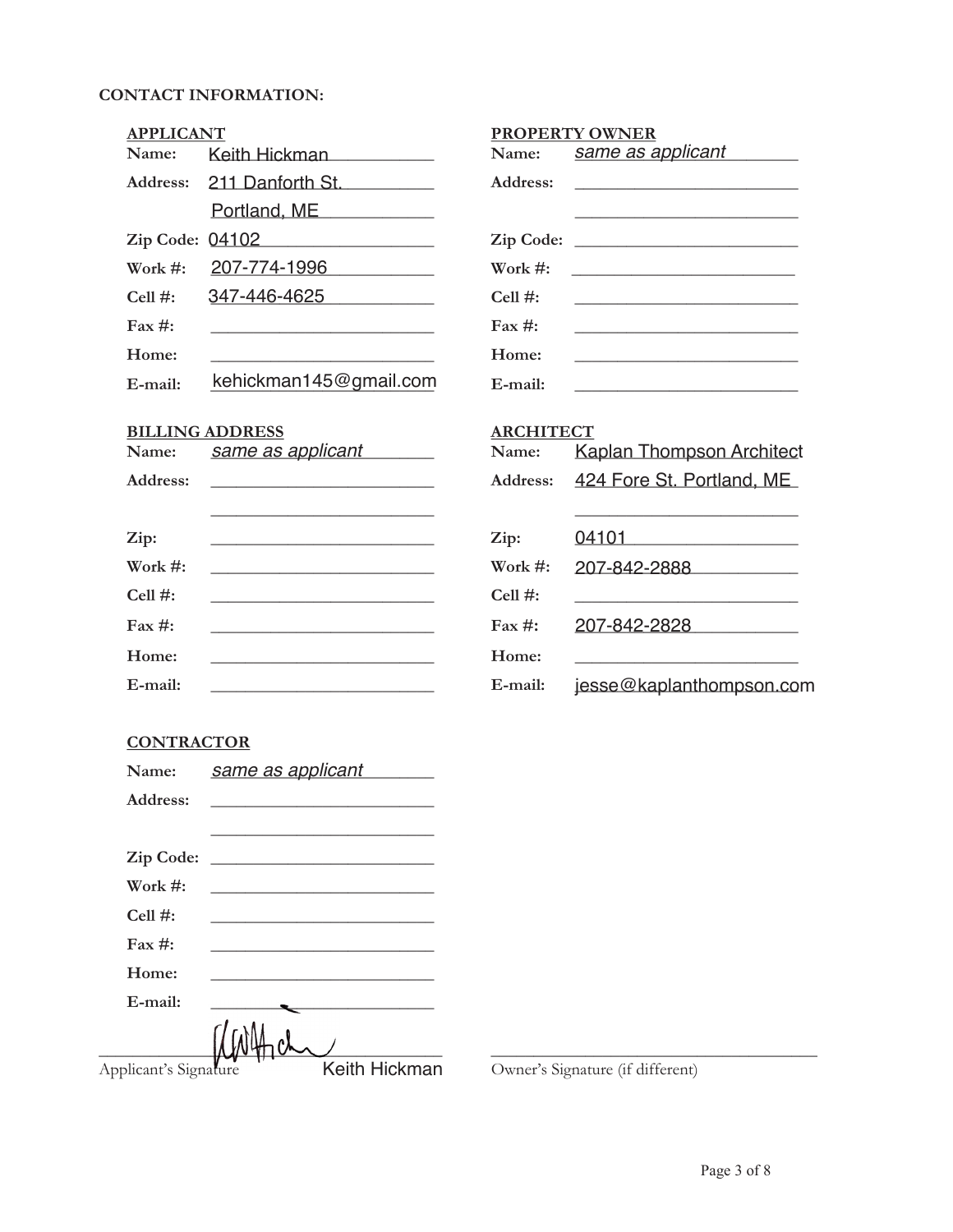#### **APPLICATION FEES: Check all reviews that apply. (Payment may be made by Cash or Check payable to the City of Portland.)**

| Administrative Review (for minor or standard alterations)<br><b>HP Board Review</b><br>X<br>HP Board Review for major projects involving new construction<br>or building addition exceeding 1000 sq. ft. or comprehensive<br>rehabilitation/redesign of existing structures | \$50.00<br>\$100.00<br>\$750.00 |  |  |  |
|-----------------------------------------------------------------------------------------------------------------------------------------------------------------------------------------------------------------------------------------------------------------------------|---------------------------------|--|--|--|
| After-the-fact Review (for work commenced without advance<br>approval)<br>Sign Review for signs in historic districts                                                                                                                                                       | \$1000.00<br>\$75.00            |  |  |  |
| The City invoices separately for the following:<br>Notices (\$.75 each)<br>٠<br>Legal Ad (% of total Ad)                                                                                                                                                                    |                                 |  |  |  |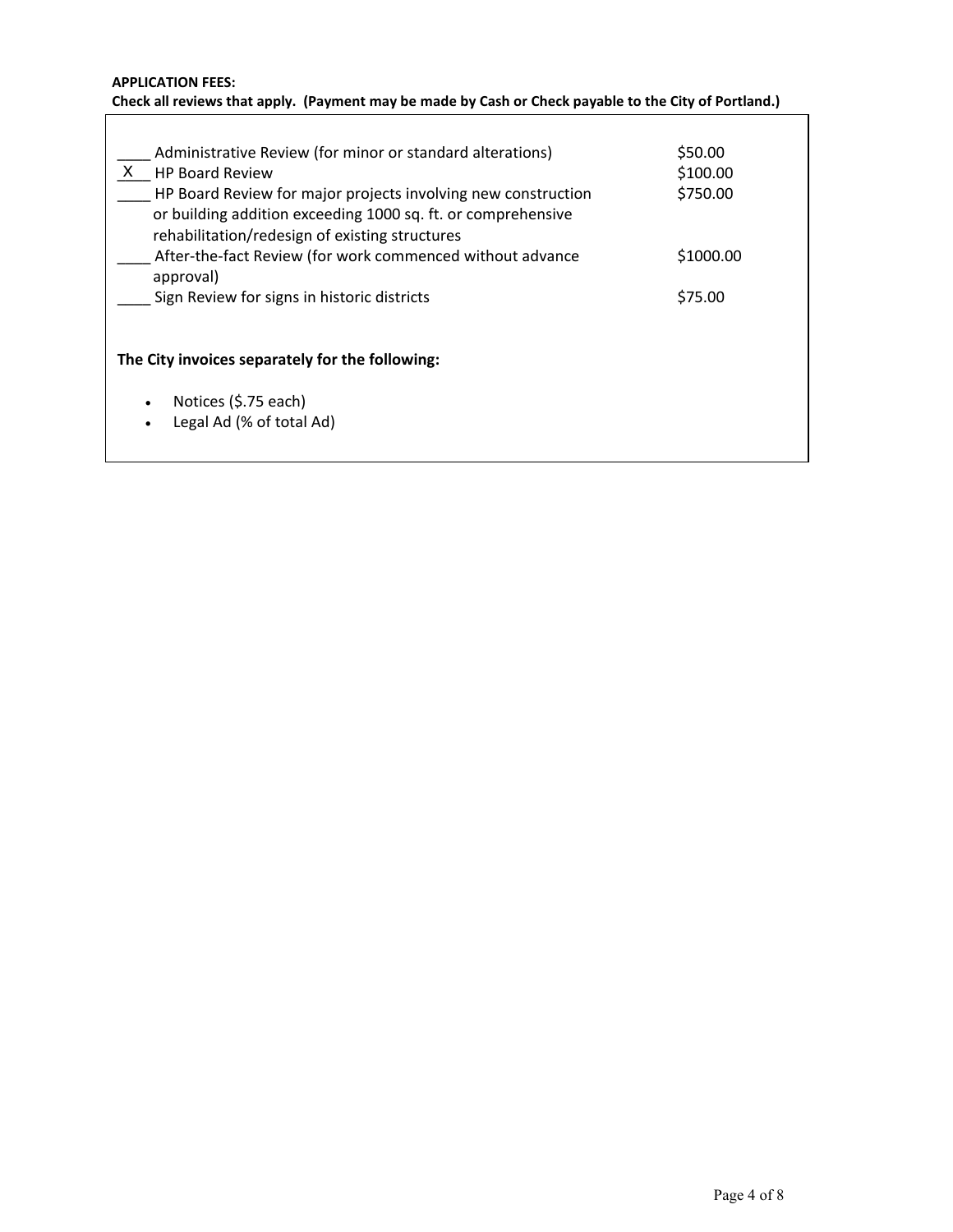#### **Activities Requiring Approval in Historic Districts**

If your property is located within a historic district or is an individually designated historic structure, it is necessary to receive approval before proceeding with any exterior alteration, construction activity or site improvement that will be visible from a public way. Following is a list of activities requiring review. **Please check all those activities that apply to your proposed project.**

#### **Alterations and Repair**

- $\square$  Window and door replacement, including storms/screens
- $\square$  Removal and/or replacement of architectural detailing (for example porch spindles and columns, railings, window moldings, and cornices)
- $\square$  Porch replacement or construction of new porches
- $\nabla$  Installation or replacement of siding
- $\Box$  Masonry work, including repointing, sandblasting, chemical cleaning, painting where the masonry has never been painted, or conversely, removal of paint where the masonry historically has been painted
- $\Box$  Installation or replacement of either roofing or gutters when they are a significant and integral feature of the structure
- $\Box$  Alteration of accessory structures such as garages

#### **Additions and New Construction**

- $\square$  New Construction
- $\Box$  Building additions, including rooftop additions, dormers or decks
- $\Box$  Construction of accessory structures
- $\square$  Installation of exterior access stairs or fire escapes
- $\square$  Installation of antennas and satellite receiving dishes
- $\Box$  Installation of solar collectors
- $\Box$  Rooftop mechanicals

#### **Signage and Exterior Utilities**

- $\Box$  Installation or alteration of any exterior sign, awning, or related lighting
- $\Box$  Exterior lighting where proposed in conjunction with commercial and institutional signage or awnings
- $\Box$  Exterior utilities, including mechanical, plumbing, and electrical, where placed on or near clearly visible facades

#### **Site Alterations**

 $\square$  Installation or modification of site features other than vegetation, including fencing, retaining walls, driveways, paving, and re-grading

#### **Moving and Demolition**

- $\Box$  Moving of structures or objects on the same site or to another site
- $\Box$  Any demolition or relocation of a landmark contributing and/or contributing structure within a district

#### *Note: Your project may also require a building permit. Please call Building Inspections (874-8703) to make this determination.*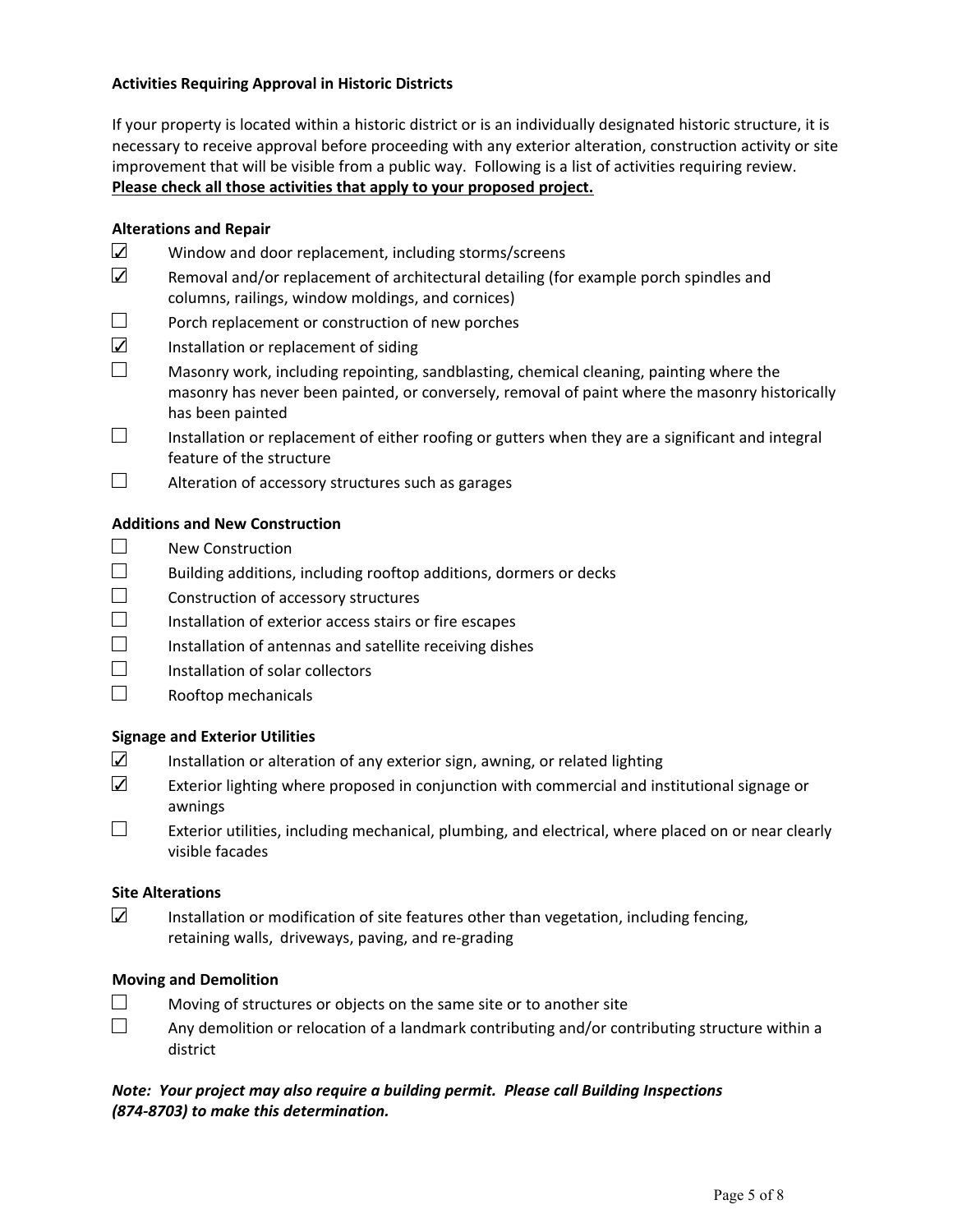#### **ATTACHMENTS**

To supplement your application, please submit the following items, *as applicable to your project.* Keep in mind that the information you provide the Historic Preservation Board and staff is the only description they will have of your project or design. Therefore, it should precisely illustrate the proposed alteration(s).

- $Y$  [Exterior photographs (required for all applications.) Include general streetscape view, view of entire building & close-ups of affected area.
- $Y$  Sketches or elevation drawings at a minimum 1/4" scale. Please label relevant dimensions. All plans shall be submitted in 11" x 17" format except for major projects, where 22" x 34" plans are requested. Applicants for major projects should submit one  $(1)$  11" x 17" copy for scanning purposes.
- Details or sections, where applicable.
- $Y$  Floor plans, where applicable.
- \_\_\_\_\_ Site plan showing relative location of adjoining structures.
- Catalog cuts or product information (e.g. proposed windows, doors, lighting fixtures)
- $Y$  Materials list all visible exterior materials. Samples are helpful.
- \_\_\_\_\_ Other (explain)\_\_\_\_\_\_\_\_\_\_\_\_\_\_\_\_\_\_\_\_\_\_\_\_\_\_\_\_\_\_\_\_\_\_\_\_\_\_\_\_\_\_\_\_\_\_\_\_\_\_\_\_\_\_\_\_\_\_\_\_

\_\_\_\_\_\_\_\_\_\_\_\_\_\_\_\_\_\_\_\_\_\_\_\_\_\_\_\_\_\_\_\_\_\_\_\_\_\_\_\_\_\_\_\_\_\_\_\_\_\_\_\_\_\_\_\_\_\_\_\_\_\_\_\_\_\_\_\_\_\_\_\_

\_\_\_\_\_\_\_\_\_\_\_\_\_\_\_\_\_\_\_\_\_\_\_\_\_\_\_\_\_\_\_\_\_\_\_\_\_\_\_\_\_\_\_\_\_\_\_\_\_\_\_\_\_\_\_\_\_\_\_\_\_\_\_\_\_\_\_\_\_\_\_\_

If you have any questions or need assistance in completing this form, please contact Historic Preservation staff:

Deb Andrews (874-8726) or by e-mail a[t dga@portlandmaine.gov](mailto:dga@portlandmaine.gov) Rob Wiener (756-8023) or by e-mail at [rwiener@portlandmaine.gov](mailto:rwiener@portlandmaine.gov)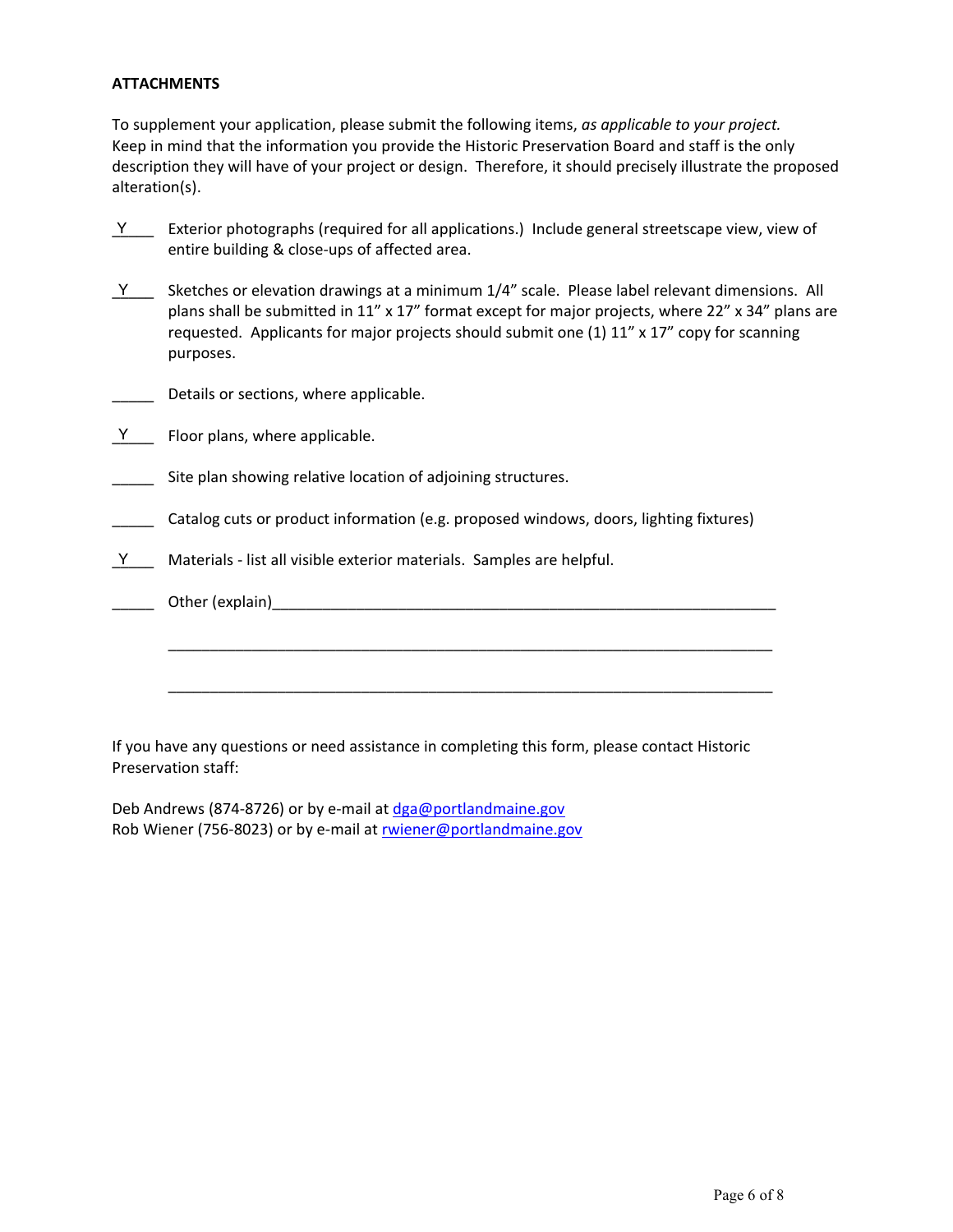## **Application Deadlines for Historic Preservation Board Review**

The Historic Preservation Board meets on the first and third Wednesday of each month. (Only 1 meeting is held in the months of August and December.) Meetings generally begin at 5:00 and are held in Room 209 of City Hall.

In order for your proposal to be scheduled for a Historic Preservation Board meeting, a **complete**  application must be received by the Planning Division **at least 2 weeks in advance of the desired meeting. The application fee is also due at that time***.* Applications received after the deadline will be considered at a subsequent meeting.

| <b>Application Deadlines</b> | <b>2014 Meeting Dates</b> |
|------------------------------|---------------------------|
| December 25                  | January 8                 |
| January 8                    | January 22                |
| January 22                   | February 5                |
| February 5                   | February 19               |
| February 19                  | March 5                   |
| March 5                      | March 19                  |
| March 19                     | April 2                   |
| April 2                      | April 16                  |
| April 23                     | May 7                     |
| May 7                        | May 21                    |
| May 21                       | June 4                    |
| June 4                       | June 18                   |
| June 18                      | July 2                    |
| July 2                       | July 16                   |
| July 23                      | August 6                  |
| August 20                    | September 3               |
| September 3                  | September 17              |
| September 17                 | October 1                 |
| October 1                    | October 15                |
| October 22                   | November 5                |
| November 5                   | November 19               |
| November 19                  | December 3                |

*Note: Submission of an application by the deadline does not guarantee that you will be on the next meeting agenda. If the Planning Office receives more applications than can be reasonably reviewed in one meeting, staff reserves the option of postponing some items to the following meeting.*